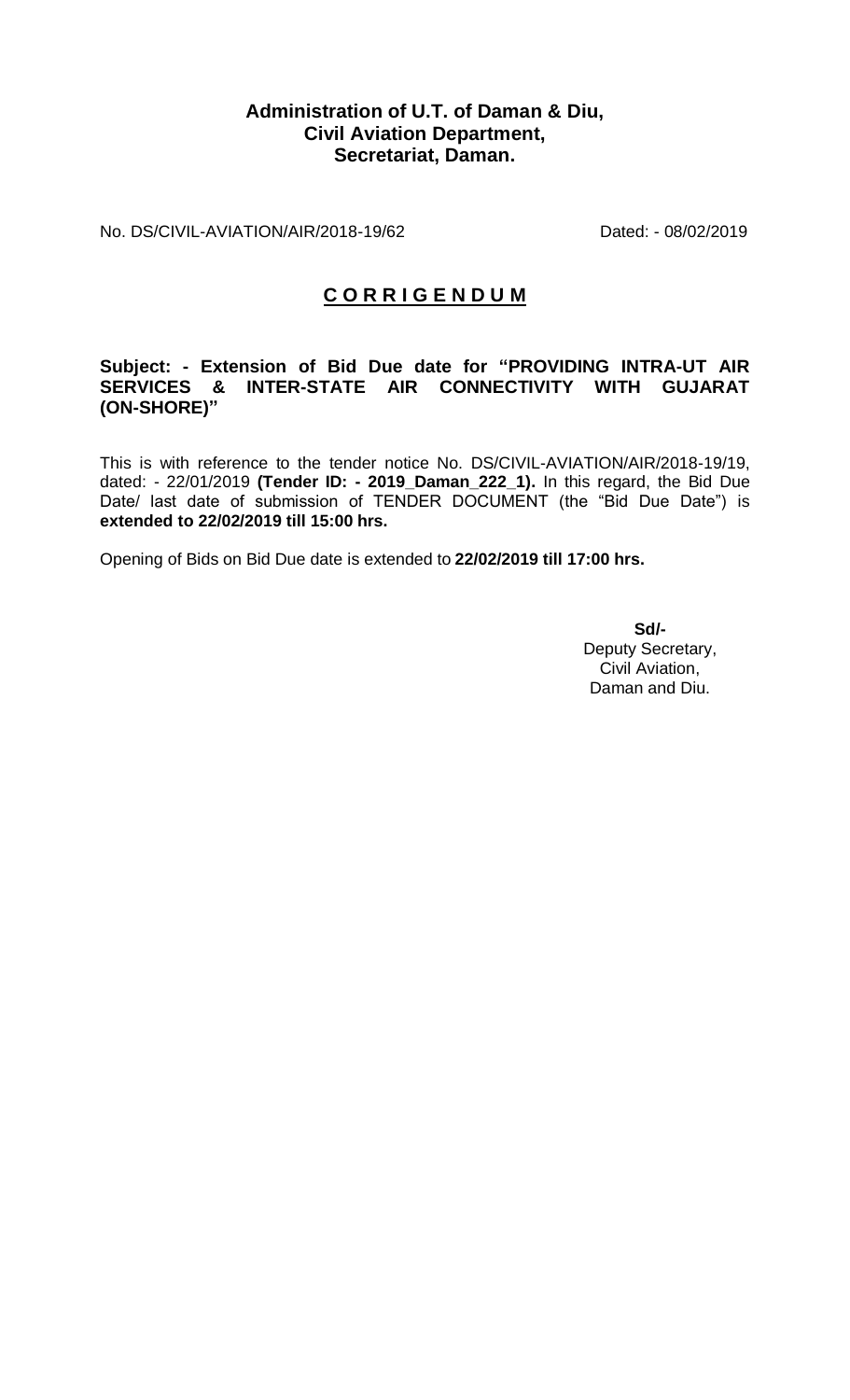## **CORRIGENDUM -1**

No. DS/CIVIL-AVIATION/AIR/2018-19/66 **Dated: - 15.02.2019** 

"Intra-UT air services & Inter-State Air Connectivity with Gujarat (on-shore)"

Response of Civil Aviation Department to Pre-Bid Queries - Tender No. DS/CIVIL-AVIATION/AIR/2018-19/19, dated: - 11/01/2019.

The bidders are requested to note the following responses to the queries received during the pre-bid meeting held on 21/01/2019 as below:

| Sr. | <b>Clause No.</b> | Suggested criteria as per industry practise                  | <b>Authority's response</b>                          |
|-----|-------------------|--------------------------------------------------------------|------------------------------------------------------|
| No. | of Tender         | (Suggested by participant during the pre-bid meeting)        |                                                      |
|     | document          |                                                              |                                                      |
| 01. | Sub<br>clause     | As per the financial structure and global Practice, positive | No change is proposed.                               |
|     | no. 11 (B) (2)    | networth is not possible for airline operator in initial     |                                                      |
|     | of clause<br>(a)  | period of 10-12 years.                                       |                                                      |
|     | 11                | As per industry practice and other government projects,      |                                                      |
|     |                   | criteria shall be towards turnover limit to participate in   |                                                      |
|     |                   | bid.                                                         |                                                      |
| 02. | Sub<br>clause     | Mobilisation advance should be given against                 | No change is proposed.                               |
|     | 17.2<br>of<br>no  | This bank guarantee to avoid financial crisis to small       |                                                      |
|     | clause 17         | operators as per industry standards and other government     |                                                      |
|     |                   | projects.                                                    |                                                      |
|     |                   | Furthermore, format for Bank Guarantee should also be        |                                                      |
|     |                   | given by government.                                         |                                                      |
| 03. | Sub<br>clause     | Majority of aircrafts are operated on lease basis due to     | <b>Amended as:</b>                                   |
|     | A(b)<br>no.<br>of | global financial criteria's and industrial trend, so those   | The bidders should own atleast two AirCrafts or      |
|     | clause 11.        | bidders Who have aircraft available even on lease which      | have the same on lease.                              |
|     |                   | can cover whole agreement period shall be allowed to bid.    |                                                      |
| 04. | Sub<br>clause     | Due to recent global demand and exposures at Larger          | <b>Amended as:</b>                                   |
|     | no. A(c)<br>of    | stage, senior position keep on rotation, hence this should   | Minimum 02 person having 3 years of experience       |
|     | clause 11.        | be kept as 1 year.                                           | in senior position in the company or other similar   |
|     |                   |                                                              | company in the same capacity.                        |
| 05. | Sub<br>clause     | Aviation sector is growing in India from recent few years    | <b>Amended as:</b>                                   |
|     | no. $A(d)$ of     | and many companies and Directors are newly appointed,        | Major shareholders or Director should have 5         |
|     | clause 11.        | hence the establishment of company as a whole shall be       | years experience in Aviation                         |
|     |                   | considered rather than considering Director/Shareholder      | or                                                   |
|     |                   | experience                                                   | Aviation<br>should<br>the<br>company<br>have<br>been |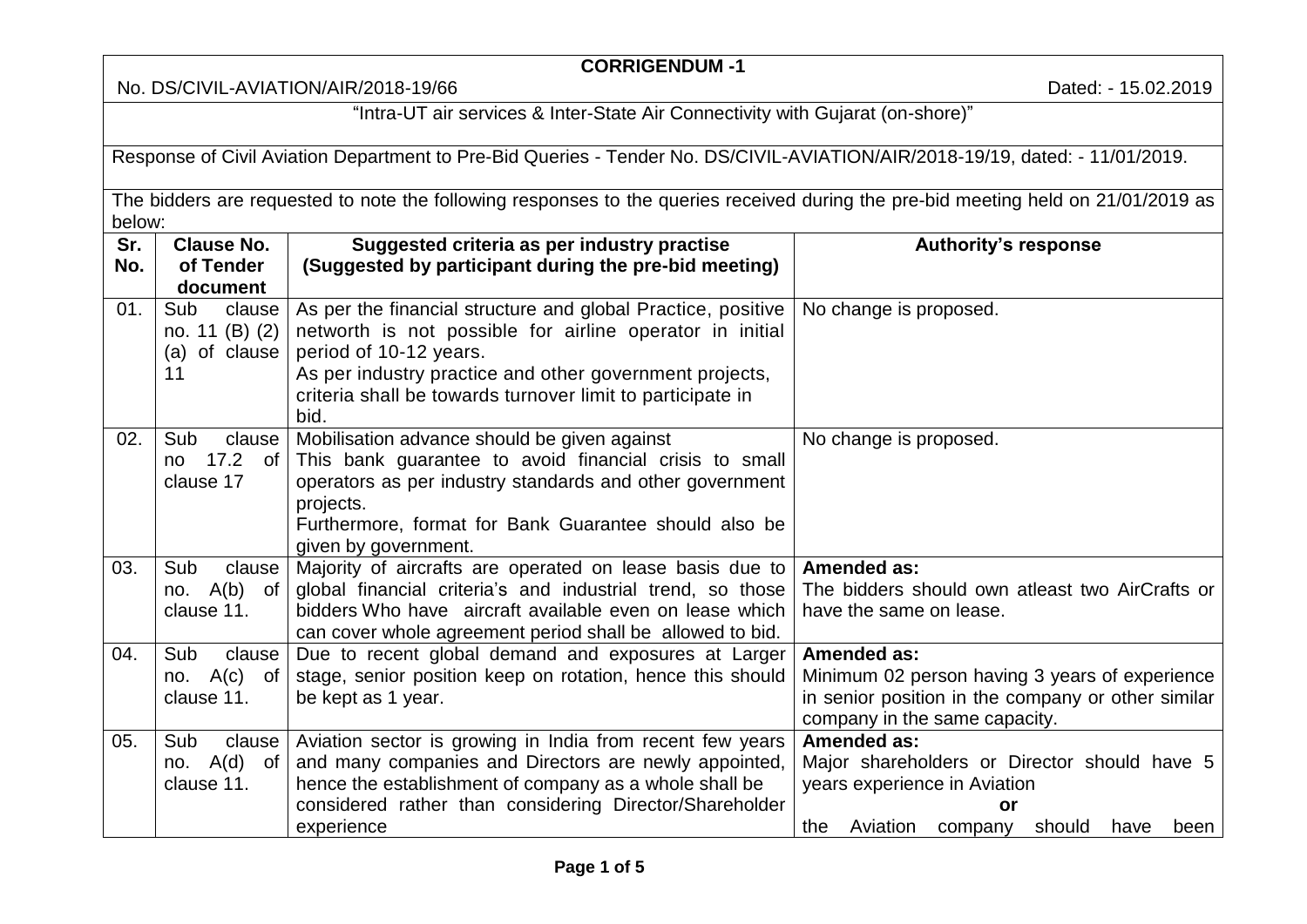|     |                          |                                                                                                                 | established and operational for more than 5              |
|-----|--------------------------|-----------------------------------------------------------------------------------------------------------------|----------------------------------------------------------|
|     |                          |                                                                                                                 | years.                                                   |
| 06. | Sub<br>clause            | Average aircrafts life is 12000 to 15000 hours which does                                                       | <b>Amended as:</b>                                       |
|     | no. $B(1)(b)$ of         | not directly depend on years, so aircrafts hours should be                                                      | Aircraft should not be more than 10 years old            |
|     | clause 11.               | the criterion and approval of DGCA for airworthiness shall                                                      | and, must have a valid Airworthiness certificate         |
|     |                          | be criterion.                                                                                                   | issued by DGCA as per their guidelines.                  |
| 07. | Sub<br>clause            | Fuel price and Maintenance is the major component of                                                            | No change is proposed.                                   |
|     | no. 18.1 of              | cost in any airline and it is increasing on routine basis.                                                      |                                                          |
|     | clause 18.               | In line with other government projects, fuel Escalation shall                                                   |                                                          |
|     |                          | be allowed on actual basis without any upper limit.                                                             |                                                          |
| 08. | Sub<br>clause            | Currently VAT is applicable on fuel but in future it is most                                                    | <b>Amended as:</b>                                       |
|     | (b)<br><b>of</b><br>no.  | likely to be covered under GST or any other tax act.                                                            | Exemption on VAT for ATF shall be considered             |
|     | clause<br>8              | Hence, any tax levied by UT/State on fuel shall be                                                              | as per VAT Regulation applicable in the UT.              |
|     | under                    | refunded throughout the agreement period.                                                                       |                                                          |
|     | obligations of<br>DCADD. | an alternative option being followed in UDAN<br>as<br>or                                                        |                                                          |
|     |                          | scheme towards non levy of vat by UT/State by way of<br>issue of circular from State/UT should also be adopted. |                                                          |
| 09. | Sub<br>clause            | Agreement period shall be Kept at 3 years with extension                                                        | No change is proposed.                                   |
|     | 18.5 of<br>no.           | of 2 years and Revision of rates and other terms at the                                                         |                                                          |
|     | clause 18.               | time of extension                                                                                               |                                                          |
| 10. | Sub<br>clause            | criteria to be Elaborated with reference to NSOP<br>The                                                         | No change is proposed.                                   |
|     | no. B $(1)$ $(a)$        | remaining validity will be considered or first issue date of                                                    |                                                          |
|     | of clause 11             | NSOP will be considered                                                                                         |                                                          |
| 11. | Sub<br>clause            | In which form, the proof is to be attached?                                                                     | <b>Note:</b> As per the Tender document a third Aircraft |
|     | no. 18.7 of              | It seems that undertaking may be sufficient for this                                                            | is to be deployed within 72 hours of grounding of        |
|     | clause 18.               | Marking criteria because proof can only be possible when                                                        | both the Aircraft and not after 72 hours as              |
|     |                          | such situation Occurs and there is Demand from                                                                  | claimed by the representatives during pre-bid            |
|     |                          | passenger during those days.                                                                                    | meeting.                                                 |
|     |                          |                                                                                                                 | <b>Amended as:</b>                                       |
|     |                          |                                                                                                                 | A third Aircraft is to be deployed within 72 hours       |
|     |                          |                                                                                                                 | in case of grounding of both the Aircrafts               |
|     |                          |                                                                                                                 | deployed by the operator and an undertaking to           |
|     |                          |                                                                                                                 | this effect to be submitted by the bidder with the       |
|     |                          |                                                                                                                 | tender.                                                  |
|     |                          |                                                                                                                 |                                                          |
| 12. | Sub                      | clause   Method of its valuation Should be elaborated,<br>if                                                    | No change is proposed.                                   |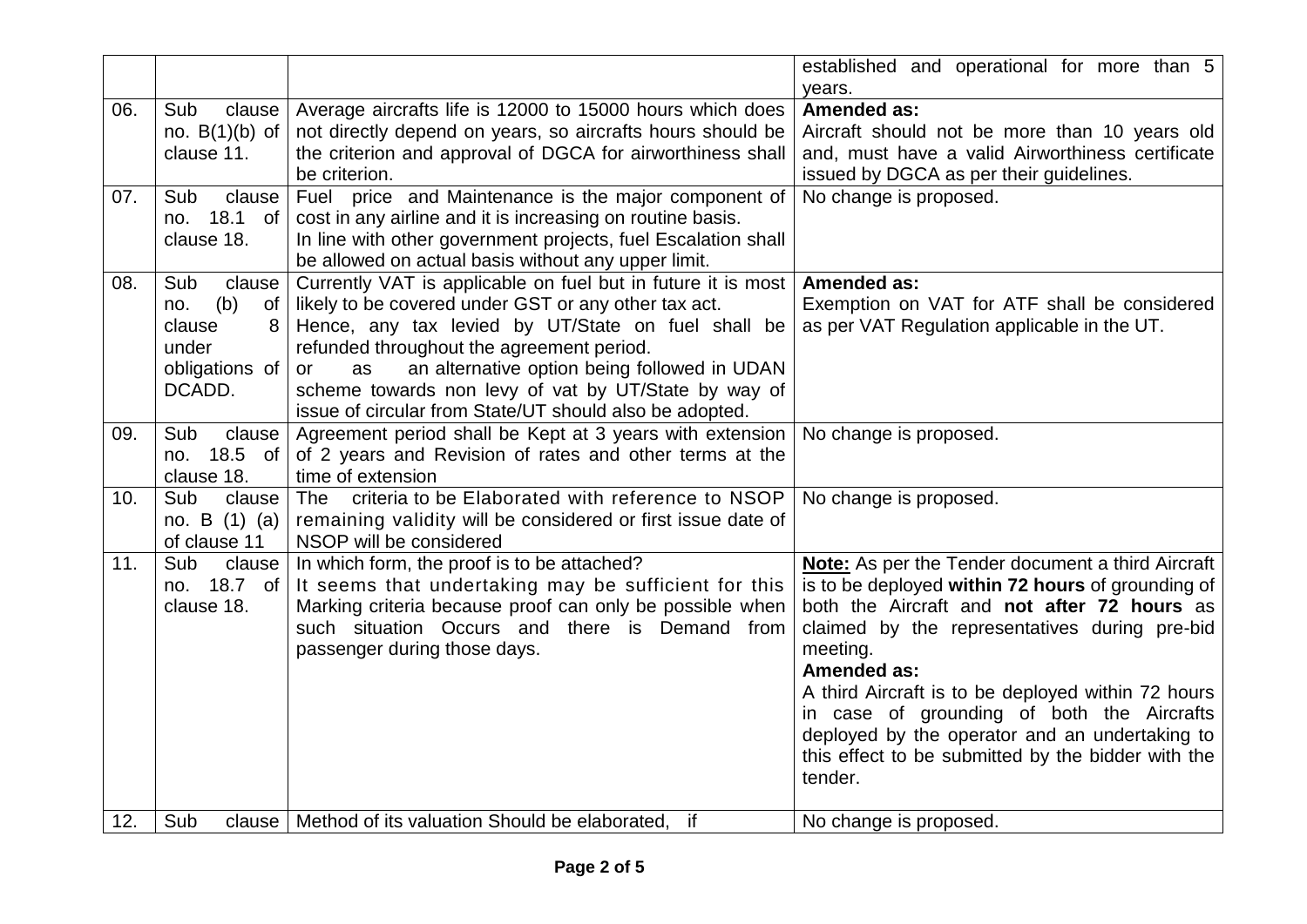|     | no. B $(3)$ of<br>clause 11.                                                      | possible                                                                                                                                                                                                                                                                                                                                                                                                                                                                                                                                     |                                                                                                                                                                                                                                                                                                                                                                                                            |
|-----|-----------------------------------------------------------------------------------|----------------------------------------------------------------------------------------------------------------------------------------------------------------------------------------------------------------------------------------------------------------------------------------------------------------------------------------------------------------------------------------------------------------------------------------------------------------------------------------------------------------------------------------------|------------------------------------------------------------------------------------------------------------------------------------------------------------------------------------------------------------------------------------------------------------------------------------------------------------------------------------------------------------------------------------------------------------|
| 13. | Sub<br>clause  <br>no. 11 (B) (2)<br>(b) of clause<br>11.                         | Method of its valuation should be elaborated, if<br>possible because in capacity criteria current year<br>provisional turnover is also being included which will<br>lead to confusion                                                                                                                                                                                                                                                                                                                                                        | No change is proposed.                                                                                                                                                                                                                                                                                                                                                                                     |
| 14. | Sub<br>clause<br>$(2)$ of<br>$no$ B<br>clause 11.                                 | As mentioned above, networth criteria shall be removed                                                                                                                                                                                                                                                                                                                                                                                                                                                                                       | No change is proposed.                                                                                                                                                                                                                                                                                                                                                                                     |
| 15. | Sub<br>clause<br>$\mathsf C$<br><b>of</b><br>no<br>clause 11.                     | Whether the same to be submitted anywhere by online or<br>offline mode along with bid?                                                                                                                                                                                                                                                                                                                                                                                                                                                       | No change is proposed.                                                                                                                                                                                                                                                                                                                                                                                     |
| 16. | Sub<br>clause  <br>18.1<br>of<br>no.<br>clause 18.                                | Timing is variable on every flight based on weather, AIR<br>traffic, ATC approval and many other factors. Hence it<br>cannot be determined accurately in advance.<br>Further more, calculating average rate and other factors<br>are complex in nature and will lead to ambiguity for<br>government and bidder in a long run. We suggest<br>bidding quote on per hour basis irrespective of the<br>sector and flight time as per other similar government<br>projects wherein bidder shall submit actual flying data to<br>claim the subsidy | No change is proposed.                                                                                                                                                                                                                                                                                                                                                                                     |
| 17. | Sub clause<br>no. 6.11 of<br>clause 6<br>under<br>obligations of<br>the operator. | The operation should be allowed based on<br>passenger<br>demand irrespective of flying hours limitation so as to cater<br>esteemed citizen of the UT/State at large. Further, there is<br>no clarity over upper limit of subsidy hours in a month, if<br>any.                                                                                                                                                                                                                                                                                | <b>Amended as:</b><br>Minimum 120 Hours flying to be completed on<br>Monthly basis to be eligible for subsidy, subject to<br>the condition that there is no cancellation of flight<br>on account of zero passengers on both sides of a<br>sector.<br>i.e. for example, only if there is no booking<br>between A and B as well as between B and A,<br>would it be treated as Zero (0) passengers<br>booked. |
| 18. | Sub clause<br>no 18.3 of<br>clause 18.                                            | Number of free tickets and method of their booking and<br>approving authority should be mentioned in tender<br>document.<br>Further, tickets shall be made available on first come first                                                                                                                                                                                                                                                                                                                                                     | <b>Amended as:</b><br>Two (02) seats shall be reserved for "Government"<br>Quota" against payment of applicable fare and<br>such seats may be released for public booking                                                                                                                                                                                                                                  |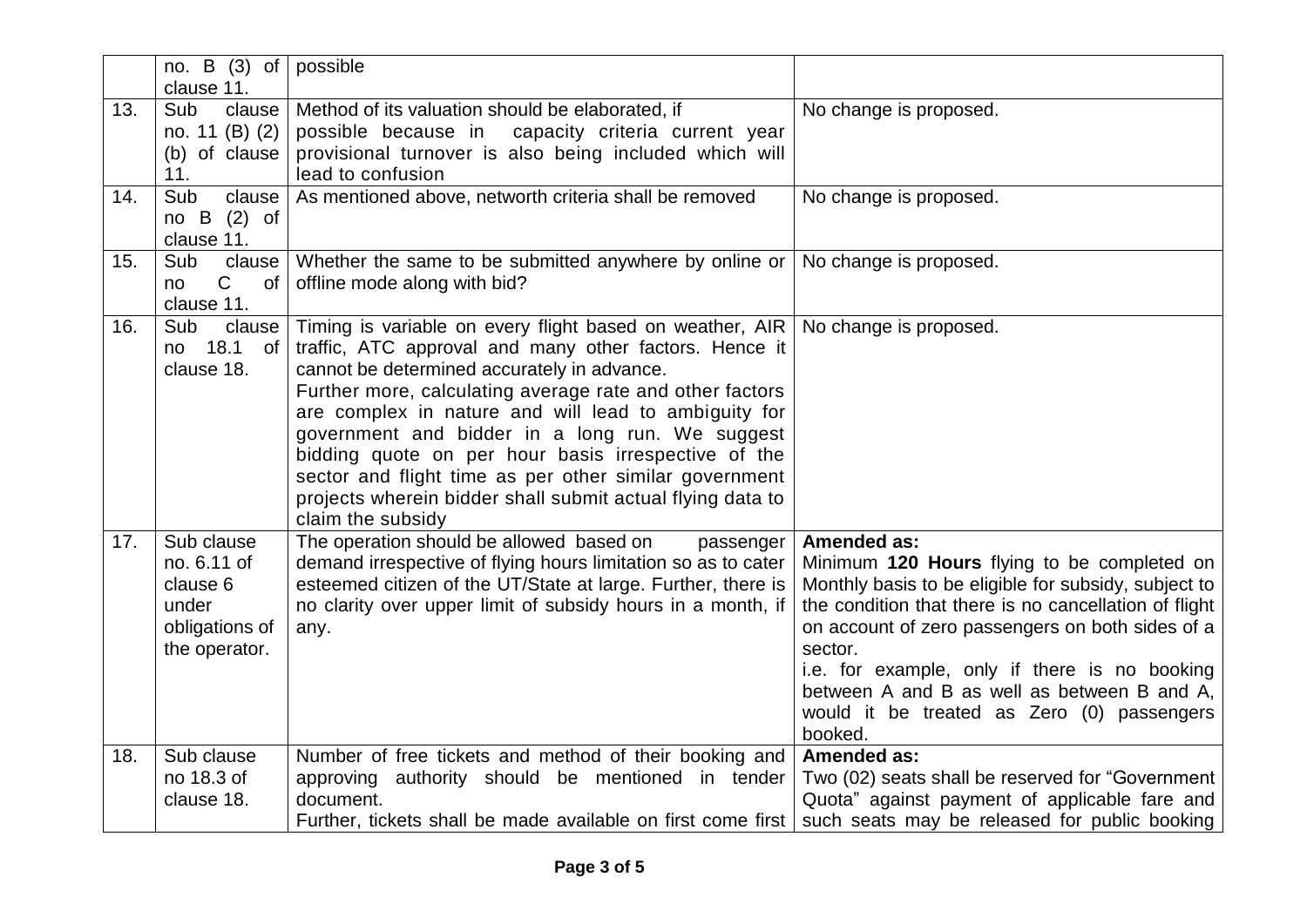|     |                                                                                                           | serve basis and no special quota to be allocated                                                                                                                                                                                                                                                                                                                                                                             | only 24 hours before the flying time, if there is no                                            |
|-----|-----------------------------------------------------------------------------------------------------------|------------------------------------------------------------------------------------------------------------------------------------------------------------------------------------------------------------------------------------------------------------------------------------------------------------------------------------------------------------------------------------------------------------------------------|-------------------------------------------------------------------------------------------------|
|     |                                                                                                           |                                                                                                                                                                                                                                                                                                                                                                                                                              | booking made under Government Quota.                                                            |
| 19. | Sub<br>clause  <br>no. 18.10 of<br>clause 18.                                                             | As per the regulatory norms, fire and ambulance is basic<br>and necessary facility for operation of the aircraft,<br>considering this, UT shall make its arrangement<br>in<br>coordination with local regulatory body without any<br>charges.                                                                                                                                                                                | <b>Amended as:</b><br>Landing charges to be paid as may be applicable.                          |
| 20. | Sub<br>clause<br>no. 18.11 of<br>clause 18.                                                               | Government should arrange and co-ordinate for these<br>facilities.<br>However, charges can be recovered from operator on<br>actual cost basis.                                                                                                                                                                                                                                                                               | Amended as:<br>Charges for basic amenities to be paid by the<br>operator, as may be applicable. |
| 21. | Appendix III                                                                                              | The criteria should be elaborated                                                                                                                                                                                                                                                                                                                                                                                            | No change is proposed.                                                                          |
| 22. | Appendix IV                                                                                               | The criteria should be elaborated as there is ambiguity<br>between audit Report of 3 years or 5 years.                                                                                                                                                                                                                                                                                                                       | No change is proposed.                                                                          |
| 23. | Sub<br>clause<br>6.2<br>no.<br>(6.2.2)<br>of<br>clause<br>6<br>under<br>obligation<br>of<br>the operator. | There is conflict between 2 routes and 2 sectors hence the<br>criteria should be elaborated                                                                                                                                                                                                                                                                                                                                  | Amended as:<br>The said clause stands deleted.                                                  |
| 24. | Sub<br>clause<br>6.2<br>no.<br>(6.2.1)<br>0f<br>clause<br>under<br>obligation<br>of<br>the operator.      | As explained above, the Operations shall be allowed<br>based on demand from esteemed citizens from time to<br>time. Hence this criterion shall be removed, else operator<br>will be forced to operate on sectors irrespective of<br>passenger demand which will lead to waste of scare<br>resources such as Fuel, Environment etc. and loss will be<br>incurred to operator and government both by way of waste<br>of money. | No change is proposed.                                                                          |
| 25. | Sub<br>clause<br>7.2<br>of<br>no.<br>clause<br>under<br>operational<br>efficiency.                        | As per DGCA norms, NSOP holder is not allowed to<br>publish flight time hence this clause shall be removed to<br>avoid clashing with DGCA norms.                                                                                                                                                                                                                                                                             | <b>Amended as:</b><br>Teclog to be shared on daily basis.                                       |